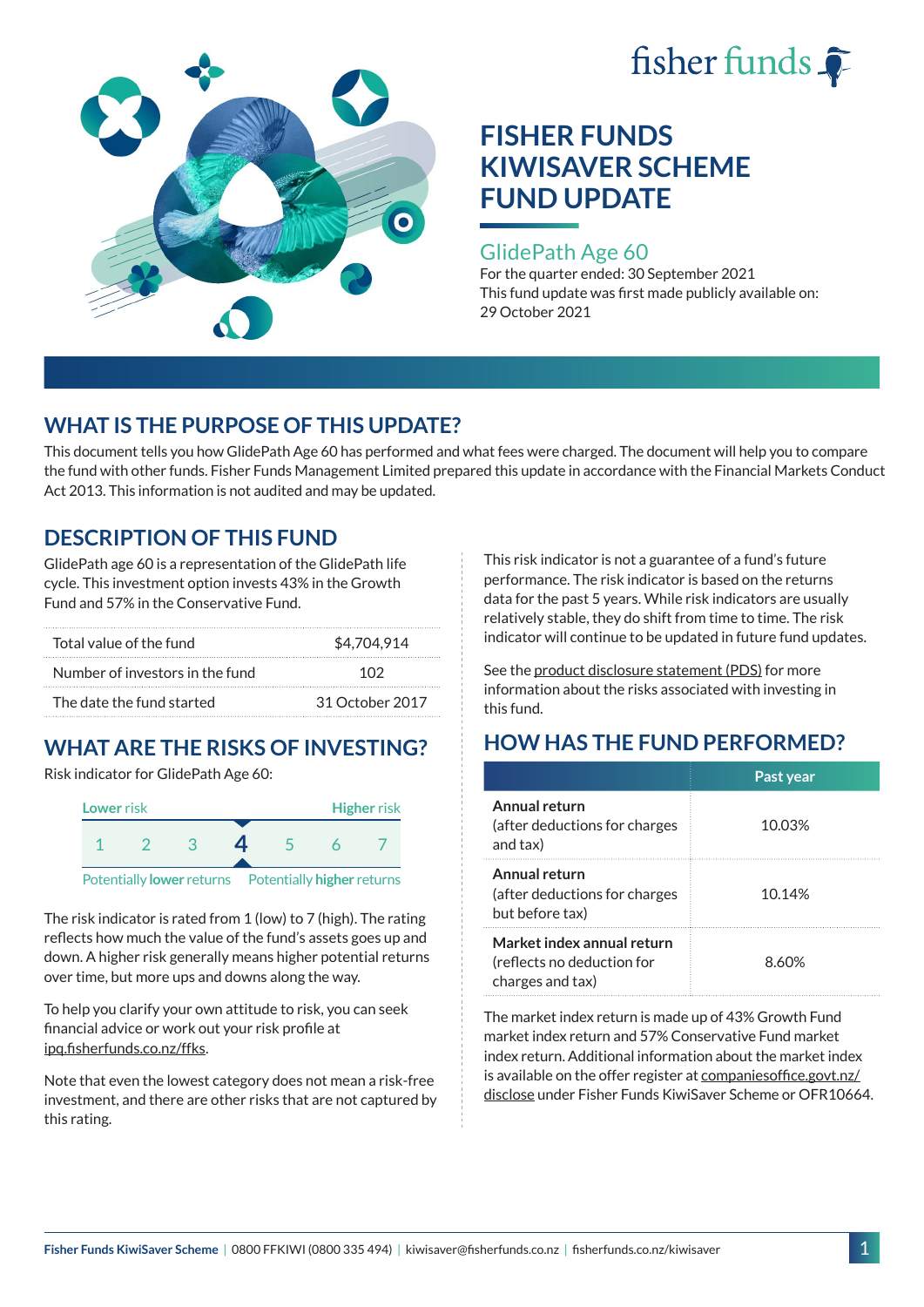## **ANNUAL RETURN GRAPH**



This shows the return after fund charges and tax for each year ending 31 March since the fund started. The last bar shows the average annual return since the fund started, up to 30 September 2021.

**Important:** This does not tell you how the fund will perform in the future.

Returns in this update are after tax at the highest prescribed investor rate (PIR) of tax for an individual New Zealand resident. Your tax may be lower. The market index return reflects no deduction for charges and tax.

### **WHAT FEES ARE INVESTORS CHARGED?**

Investors in GlidePath Age 60 are charged fund charges that include GST. In the year to 31 March 2021 these were:

|                                                       | % of net asset value   |
|-------------------------------------------------------|------------------------|
| <b>Total fund charges</b>                             | 1.61%                  |
| Which are made up of:                                 |                        |
| <b>Total management and</b><br>administration charges | 0.97%                  |
| Inding:                                               |                        |
| Manager's basic fee                                   | 0.89%                  |
| Other management and<br>administration charges        | 0.08%                  |
| Total performance-based fees <sup>1</sup>             | 0.64%                  |
| <b>Other charges:</b>                                 | \$ amount per investor |
| Annual account fee                                    |                        |

\* The account fee reduced from \$1.95 per month (\$23.40 per annum) to \$1.50 per month (\$18 per annum) on 1 September 2021.

There is no extra charge for GlidePath. The annual fund charges for the underlying fund(s) apply.

Small differences in fees and charges can have a big impact on your investment over the long term.

### **EXAMPLE OF HOW THIS APPLIES TO AN INVESTOR**

Sarah had \$10,000 in the fund at the start of the year and did not make any further contributions. At the end of the year, Sarah received a return after fund charges were deducted of \$1,003 (that is 10.03% of her initial \$10,000). Sarah also paid \$23.40 in other charges. This gives Sarah a total return after tax of \$979.60 for the year.

# **WHAT DOES THE FUND INVEST IN?**

#### **Actual investment mix**

This shows the types of assets that the fund invests in.



\* Other – refers to an investment in a portfolio of listed property and listed infrastructure assets.

### **Target investment mix**

This shows the mix of assets that the fund generally intends to invest in.



\* Other – refers to an investment in a portfolio of listed property and listed infrastructure assets.